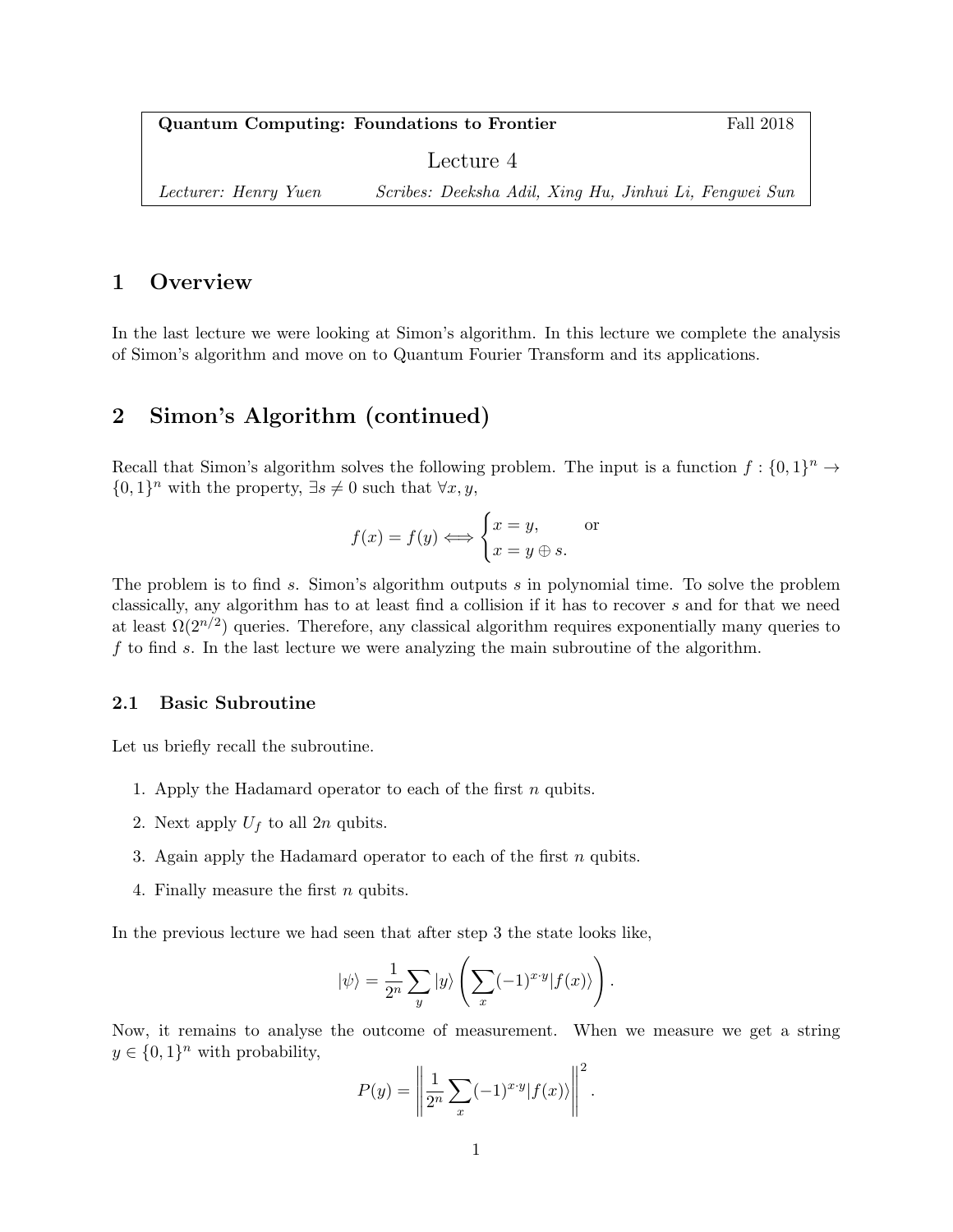Let A denote the image space of the function f i.e.,  $A = \{z : \exists x, f(x) = z\}$ . For every  $x \in \{0, 1\}^n$ , there exists  $x' = x \oplus s \in \{0,1\}^n$  such that  $f(x) = f(x')$ . Therefore, we have  $2^{n-1}$  values in the range of A, i.e.,  $1/2 \times |\{0,1\}^n|$ . For every value  $a \in A$ , let  $x_1(a), x_2(a)$  denote the two strings for which  $f(x) = a$ . As a result of the property of the function f, we must have  $x_2(a) = x_1(a) \oplus s$ .

$$
P(y) = \left\| \frac{1}{2^n} \sum_{a \in A} \left( (-1)^{x_1(a) \cdot y} + (-1)^{x_2(a) \cdot y} \right) |a\rangle \right\|^2
$$
  
= 
$$
\left\| \frac{1}{2^n} \sum_{a \in A} \left( (-1)^{x_1(a) \cdot y} + (-1)^{(x_1(a) \oplus s) \cdot y} \right) |a\rangle \right\|^2
$$
  
= 
$$
\left\| \frac{1}{2^n} \sum_{a \in A} \left( (-1)^{x_1(a) \cdot y} + (-1)^{x_1(a)} (-1)^{s \cdot y} \right) |a\rangle \right\|^2
$$
  
= 
$$
\left\| \frac{1}{2^n} \sum_{a \in A} (-1)^{x_1(a) \cdot y} (1 + (-1)^{s \cdot y}) |a\rangle \right\|^2
$$

Note that,  $1 + (-1)^{s \cdot y} = 0$  when  $s \cdot y = 1 \mod 2$  and  $1 + (-1)^{s \cdot y} = 2$  otherwise. Using this, we get,

$$
P(y) = \begin{cases} 0 & \text{if } s \cdot y = 1 \mod 2\\ \frac{4}{2^{2n}} \left\| \sum_{a \in A} (-1)^{x_1(a)} y|a \right\|^2 & \text{otherwise} \end{cases}
$$

$$
= \begin{cases} 0 & \text{if } s \cdot y = 1 \mod 2\\ \frac{4}{2^{2n}} |A| & \text{otherwise} \end{cases}
$$

$$
= \begin{cases} 0 & \text{if } s \cdot y = 1 \mod 2\\ \frac{1}{2^{n-1}} & \text{otherwise.} \end{cases}
$$

There are  $2^{n-1}$  strings y such that its inner product with s is non zero. When we measure at step 4 of the subroutine we get one such string y uniformly at random.

#### 2.2 The Algorithm

We now look at the main algorithm.

- 1. Run the basic subroutine  $m = 100n^2$  times. This gives us  $y_1, y_2, ..., y_m$  that satisfy  $y_i \cdot s = 0$ mod 2
- 2. Solve the system of linear equations for s using any standard technique such as Gaussian Elimination (with arithmetic done modulo 2).

Running the subroutine  $O(n^2)$  times, with high probability we get  $n-1$  linearly independent equations and we can easily solve for s.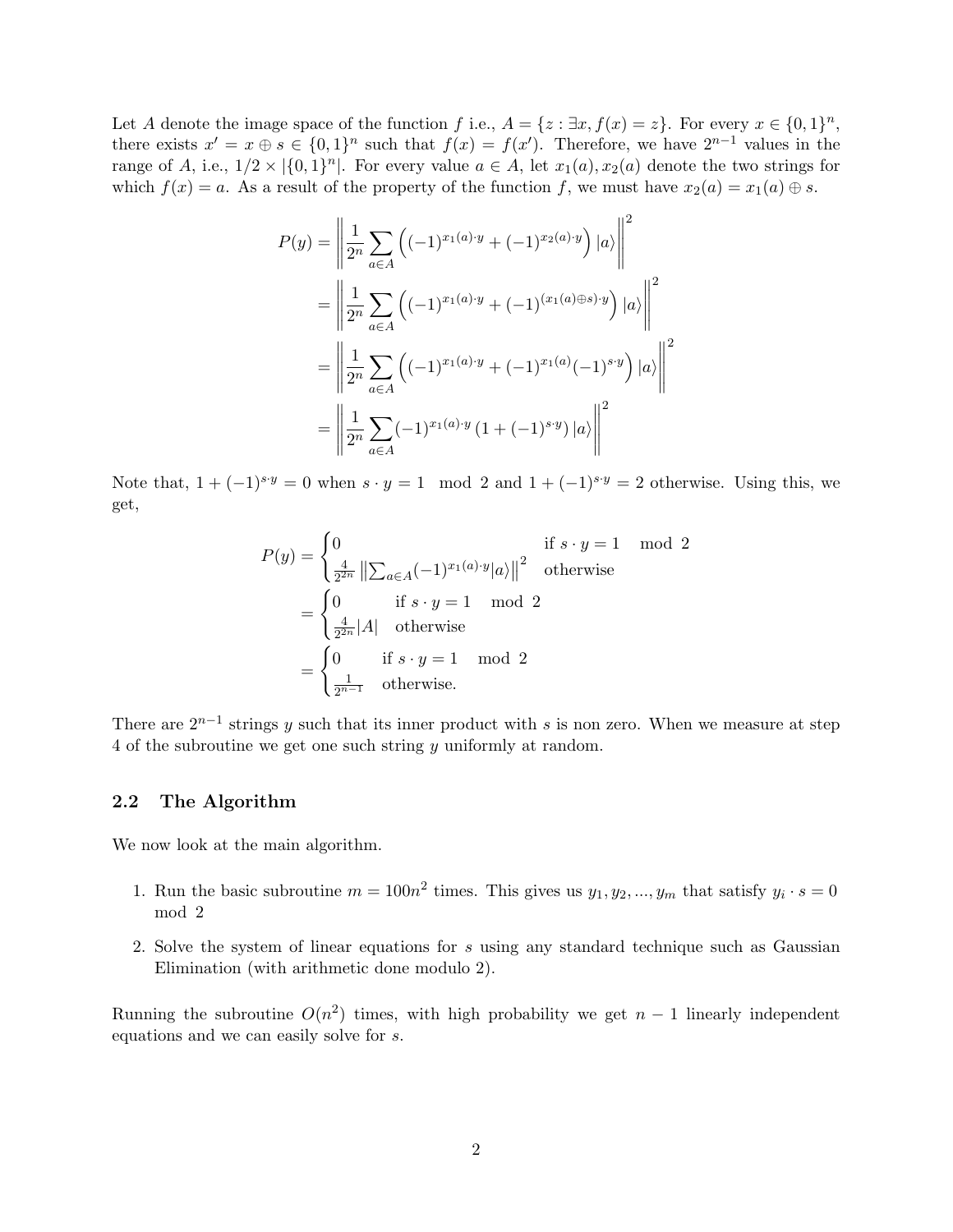# 3 Quantum Fourier Transform (QFT)

Simply speaking, Fourier transform is a way to break up functions into simpler pieces (called frequencies). In quantum computing, the quantum Fourier transform is an algorithm to apply linear transformation on quantum bits, and is the quantum analogue of the discrete Fourier transform.

#### 3.1 Discrete Fourier Transform

Given *n* numbers:  $\psi_0, \psi_1, \dots, \psi_{N-1} \in \mathbb{C}^N$ . We can interpret  $\psi_x$  as a discrete signal, then

$$
\psi_x = \frac{1}{\sqrt{N}} \sum_{k=0}^{N-1} \widehat{\psi}_k e^{\frac{-2\pi ikx}{N}}
$$

$$
x = 0, \dots, N-1
$$

The coefficients  $\{\psi_k\}$  are called the Fourier coefficients of  $\{\psi_x\}$  and represents the contributions of each frequency function  $e^{\frac{-2\pi ikx}{N}}$ . Let  $\phi_k(x) = \frac{1}{\sqrt{2}}$  $\frac{1}{N}e^{\frac{-2\pi ikx}{N}}$  (the frequency functions), then  $\phi_k(x)$  can be interpreted as vectors in  $\mathbb{C}^N$  and  $\{\phi_k(x)\}\)$  form an orthonormal basis.

Now  $\psi_x$  can be written as  $\psi_x = \sum_{k=0}^{N-1} \widehat{\psi}_k \phi_k(x)$ .

#### 3.2 Quantum Fourier Transform

In quantum set up, if we are working in *n*-qubit space, then the Hilbert space is  $(\mathbb{C}^2)^{\otimes n} \cong \mathbb{C}^{2^n}$ . Let  $N = 2^n$ ,  $|\psi\rangle = \sum_{x=0}^{N-1} \psi_x |x\rangle$ . Then  $|\psi\rangle = \sum_{k=0}^{N-1} \widehat{\psi_k} |\phi_k\rangle$ , where  $|\phi_k\rangle = \frac{1}{\sqrt{N}}$  $\frac{1}{N} \sum_{x=0}^{N-1} e^{\frac{-2\pi i k x}{N}} |x\rangle.$ The Fourier transform is simply the change of basis:  $F : |\phi_k\rangle \longrightarrow |k\rangle$ , which is an unitary operator s.t.

$$
F|\psi\rangle = \sum_{k=0}^{N-1} \widehat{\psi_k} F|\phi_k\rangle = \sum_{k=0}^{N-1} \widehat{\psi_k}|k\rangle = |\widehat{\psi}\rangle
$$

The quantum Fourier transform  $(QFT)$  is an algorithm that implements this unitary  $F$ .

#### Question: Why is this useful?

If we measure  $|\hat{\psi}\rangle$ , we get outcome  $|k\rangle$  with probability  $|\hat{\psi}_k|^2$ . However, we cannot really figure out  $\psi_k$  because quantum states are fragile: when you measure  $|\hat{\psi}\rangle$ , the quantum state collapses and the information about  $\psi_k$ 's disappears. So why is it useful? QFT is useful because it can perform Fourier transform on exponentially long vectors  $(N = 2<sup>n</sup>$ -dimensional vector) by implementing F with only  $poly(n)$  =  $polylog(N)$  number of gates and ancillas. In other words, it trades off between the ability to directly access the Fourier coefficients of  $\psi$  and the ability to compute (in a sense) the Fourier transform of an exponentially large vector.

Let  $F_N$  denote the  $N \times N$  Fourier transform unitary that does the transformation:

$$
F_N|x\rangle = \frac{1}{\sqrt{N}} \sum_{k=0}^{N-1} \exp\left(\frac{2\pi ikx}{N}\right) |k\rangle
$$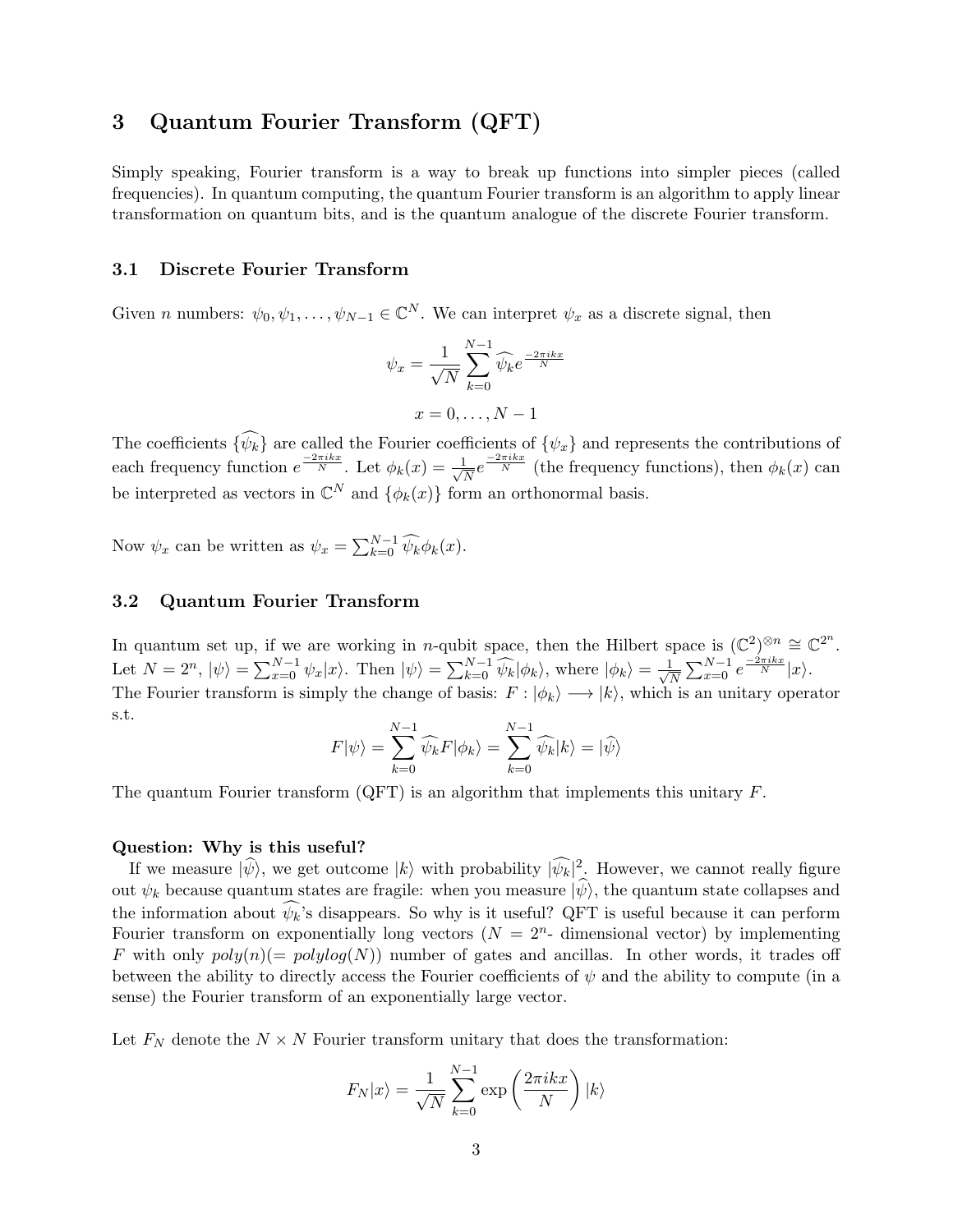where  $x, k$  are *n*-bit numbers.

$$
F_2 = \frac{1}{\sqrt{2}} \begin{bmatrix} 1 & 1 \\ 1 & -1 \end{bmatrix} = \text{Hadamard gate}
$$
  
\n
$$
F_4 = \frac{1}{\sqrt{4}} \begin{bmatrix} 1 & 1 & 1 & 1 \\ 1 & i & -1 & -i \\ 1 & -1 & 1 & -1 \\ 1 & -i & -1 & i \end{bmatrix} \rightarrow \text{(reordering columns)} \rightarrow \frac{1}{\sqrt{4}} \begin{bmatrix} 1 & 1 & 1 & 1 \\ 1 & -1 & i & -i \\ 1 & 1 & -1 & -1 \\ 1 & -1 & -i & i \end{bmatrix} = \frac{1}{\sqrt{4}} \begin{bmatrix} F_2 & A_2 F_2 \\ F_2 & -A_2 F_2 \end{bmatrix}
$$
  
\nwhere we define  
\n
$$
A_2 = \begin{bmatrix} 1 & 0 \\ 0 & i \end{bmatrix}.
$$

For  $F_4$ , in the first matrix we wrote, the columns are associated with the basis states  $|00\rangle, |01\rangle, |10\rangle, |11\rangle$ (in that order). If we reorder the columns so that the ones corresponding to basis states  $|00\rangle$  and  $|10\rangle$  are on the left, and the columns corresponding to basis states  $|01\rangle$  and  $|11\rangle$  are on the right, then we get the matrices on the right. We're not changing the linear operator, but just reordering the columns just so it's evident that  $F_4$  has a nice recursive structure.

This recursive structure holds for  $F_N$  when  $N = 2^n$ :

$$
F_N = \frac{1}{\sqrt{N}} \begin{bmatrix} F_{\frac{N}{2}} & A_{\frac{N}{2}} F_{\frac{N}{2}} \\ F_{\frac{N}{2}} & -A_{\frac{N}{2}} F_{\frac{N}{2}} \end{bmatrix}
$$

where for all  $M$ , we define

$$
A_M = \begin{bmatrix} 1 & & & & & \\ & \omega_{2M} & & & & \\ & & \omega_{2M}^2 & & & \\ & & & \ddots & & \\ & & & & \omega_{2M}^{M-1} \end{bmatrix}
$$

with  $\omega_{2M} = e^{\frac{2\pi i}{2M}} = e^{\frac{\pi i}{M}}$ .

Again, this recursive structure appears if we order the columns so that the "even" columns (columns corresponding to basis states that end in 0) are on the left, and the "odd" columns are on the right.

### 3.3 QFT Circuit

Assuming that there's a circuit for unitaries,  $F_{\frac{N}{2}}$  and  $A_{\frac{N}{2}}$ , the circuit below implements a circuit for  $F_N$ .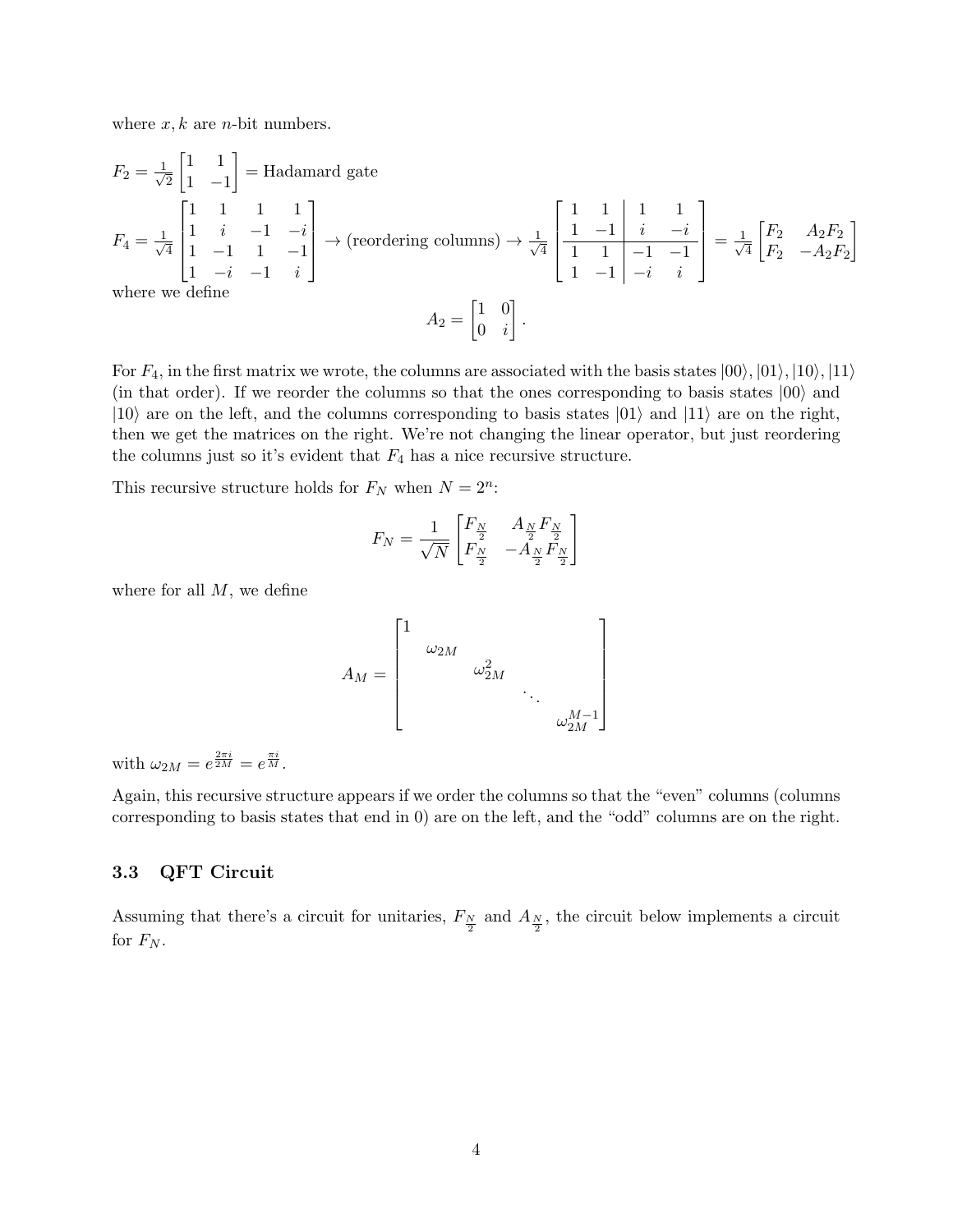

## 3.4 Circuit Analysis

Now we will show that the circuit above actually implements the unitary  $F_N$ . We prove this by calculating the action of the circuit on all basis states  $|x_1, \ldots, x_n\rangle$ .

**Case 1:**  $x_n = 0$ . Let  $y = (x_1, \ldots, x_{n-1})$  be the  $(n-1)$ -bit prefix of x. Then the states of the circuit are as follows:

- Beginning:  $|x\rangle = |x_1, \ldots, x_n\rangle = |y, 0\rangle$
- After applying  $F_{N/2}$ :  $(F_{N/2}|y\rangle) \otimes |0\rangle$
- After the controlled  $A_{N/2}$  (which )doesn't do anything):  $(F_{N/2}|y\rangle) \otimes |0\rangle$ .
- After applying H on the last qubit:  $\frac{1}{\sqrt{2}}$  $\frac{1}{2}F_{N/2}|y\rangle \otimes (|0\rangle + |1\rangle).$
- After the shift:  $\frac{1}{4}$  $\frac{1}{2}(|0\rangle+|1\rangle)\otimes F_{N/2}|y\rangle$

Why is this correct?

$$
F_{N/2}|y\rangle = \frac{1}{\sqrt{N/2}} \sum_{j=0}^{N/2-1} \exp\left(\frac{2\pi i jy}{N/2}\right) |j_1 \dots j_{n-1}\rangle
$$
  
= 
$$
\frac{1}{\sqrt{N/2}} \sum_{j=0}^{N/2-1} \exp\left(\frac{2\pi i j(2y)}{N}\right) |j_1 \dots j_{n-1}\rangle
$$
  
= 
$$
\frac{1}{\sqrt{N/2}} \sum_{j=0}^{N/2-1} \exp\left(\frac{2\pi i jx}{N}\right) |j_1 \dots j_{n-1}\rangle
$$

The last equality holds because

$$
x = \sum_{i=1}^{n} x_i 2^{n-i} = \sum_{i=1}^{n-1} x_i 2^{n-i} = 2 \sum_{i=1}^{n-1} x_i 2^{n-i-1} = 2y.
$$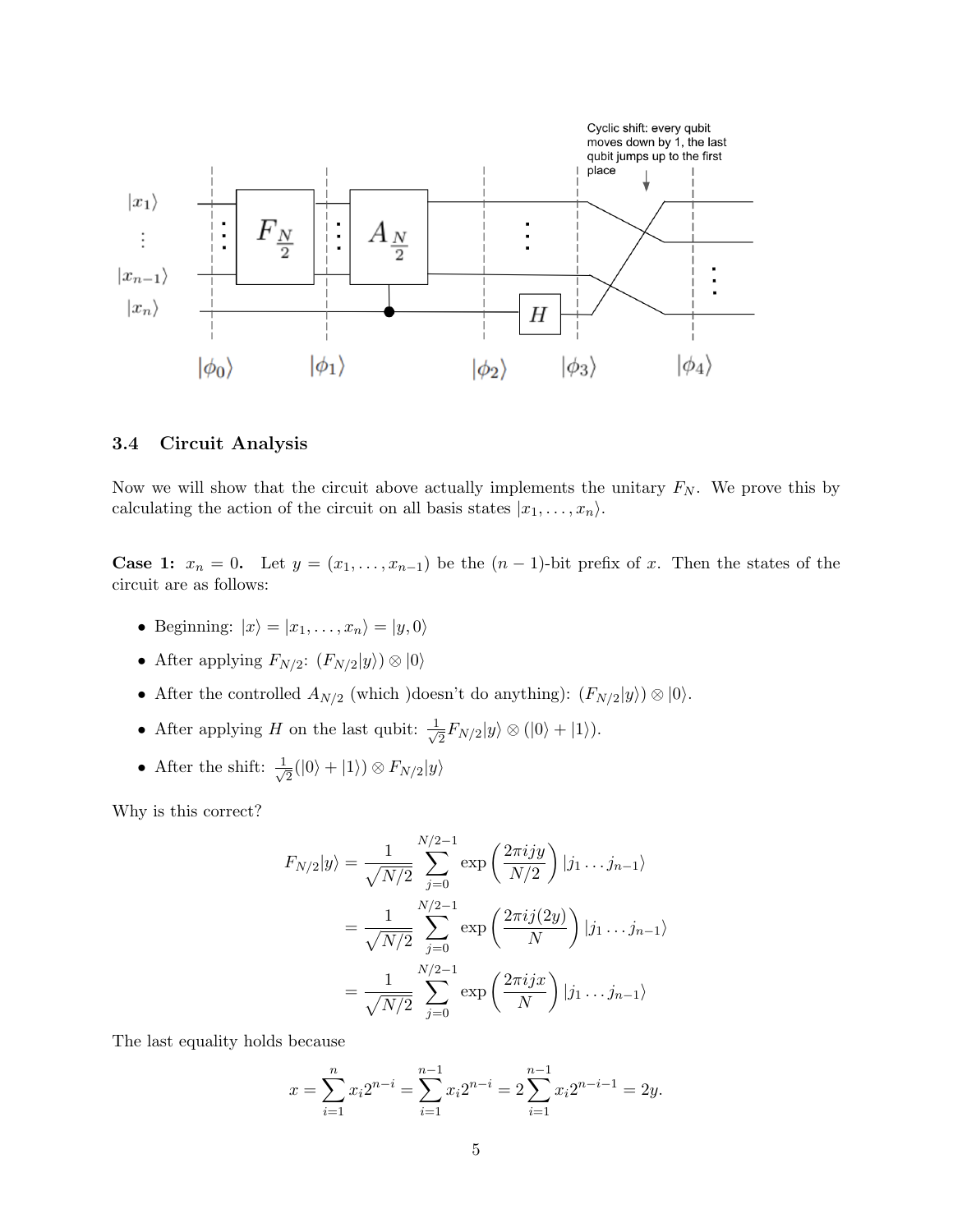Since j is a  $(n-1)$ -bit number, it is interpreted as  $j = j_1 2^{n-2} + j_2 2^{n-3} + \ldots + j_{n-1}$ . Plugging this back in, the final state of the circuit is

$$
= \frac{1}{\sqrt{N}}(|0\rangle + |1\rangle) \otimes \sum_{j=0}^{N/2-1} \exp\left(\frac{2\pi i jx}{N}\right) |j_1 \dots j_{n-1}\rangle
$$
  
= 
$$
\frac{1}{\sqrt{N}} \left( \sum_{j=0}^{N/2-1} \exp\left(\frac{2\pi i jx}{N}\right) |0, j_1, \dots, j_{n-1}\rangle + \sum_{j=0}^{N/2-1} \exp\left(\frac{2\pi i jx}{N}\right) |1, j_1, \dots, j_{n-1}\rangle \right)
$$

Claim: Fix  $j = (j_1, \ldots, j_{n-1})$ . For  $i = 0, 1$  let  $k_i = (i, j_1, \ldots, j_{n-1})$ . Then

$$
\exp\left(\frac{2\pi i jx}{N}\right) = \exp\left(\frac{2\pi i k_0 x}{N}\right) \qquad \text{obvious because as integers } k_0 = j
$$

$$
= \exp\left(\frac{2\pi i k_1 x}{N}\right) \qquad k_1 = 2^{n-1} + j_1 2^{n-2} + \dots + j_{n-1}
$$

but notice that

$$
\exp\left(\frac{2\pi i k_1 x}{N}\right) = \exp\left(\frac{2\pi i (2^{n-1} + j)x}{N}\right)
$$

$$
= \exp\left(\frac{2\pi i 2^{n-1} x}{N}\right) \exp\left(\frac{2\pi i j x}{N}\right)
$$

$$
= \exp\left(\frac{2\pi i 2^n y}{N}\right)
$$

$$
= 1
$$

Then we can rewrite our state as

$$
\frac{1}{\sqrt{N}}\sum_{k=0}^{N-1}\exp\left(\frac{2\pi ikx}{N}\right)|k\rangle
$$

which is exactly  $F_N |x_1 \dots x_n\rangle$ , as desired.

**Case 2:**  $x_n = 1$ . Let  $y = (x_1, \ldots, x_{n-1})$ , and note that  $x = 2y + 1$ . Then we have the output of the circuit being

$$
\frac{1}{\sqrt{2}}(|0\rangle - |1\rangle) \otimes A_{N/2} F_{N/2}|y\rangle
$$

Let's calculate this:

$$
= \frac{1}{\sqrt{N}}(|0\rangle - |1\rangle) \otimes \sum_{j=0}^{N/2-1} \exp\left(\frac{2\pi i jy}{N/2}\right) A_{N/2}|j_1 \dots j_{n-1}\rangle
$$
  
\n
$$
= \frac{1}{\sqrt{N}}(|0\rangle - |1\rangle) \otimes \sum_{j=0}^{N/2-1} \exp\left(\frac{2\pi i j(2y+1)}{N}\right) |j_1 \dots j_{n-1}\rangle \quad \left(A_{N/2}|j\rangle = \omega_N^j = \exp(2\pi i j/N)\right)
$$
  
\n
$$
= \frac{1}{\sqrt{N}} \sum_{k=0}^{N-1} \exp\left(\frac{2\pi i kx}{N}\right) |k\rangle
$$
  
\n
$$
= F_n|x\rangle.
$$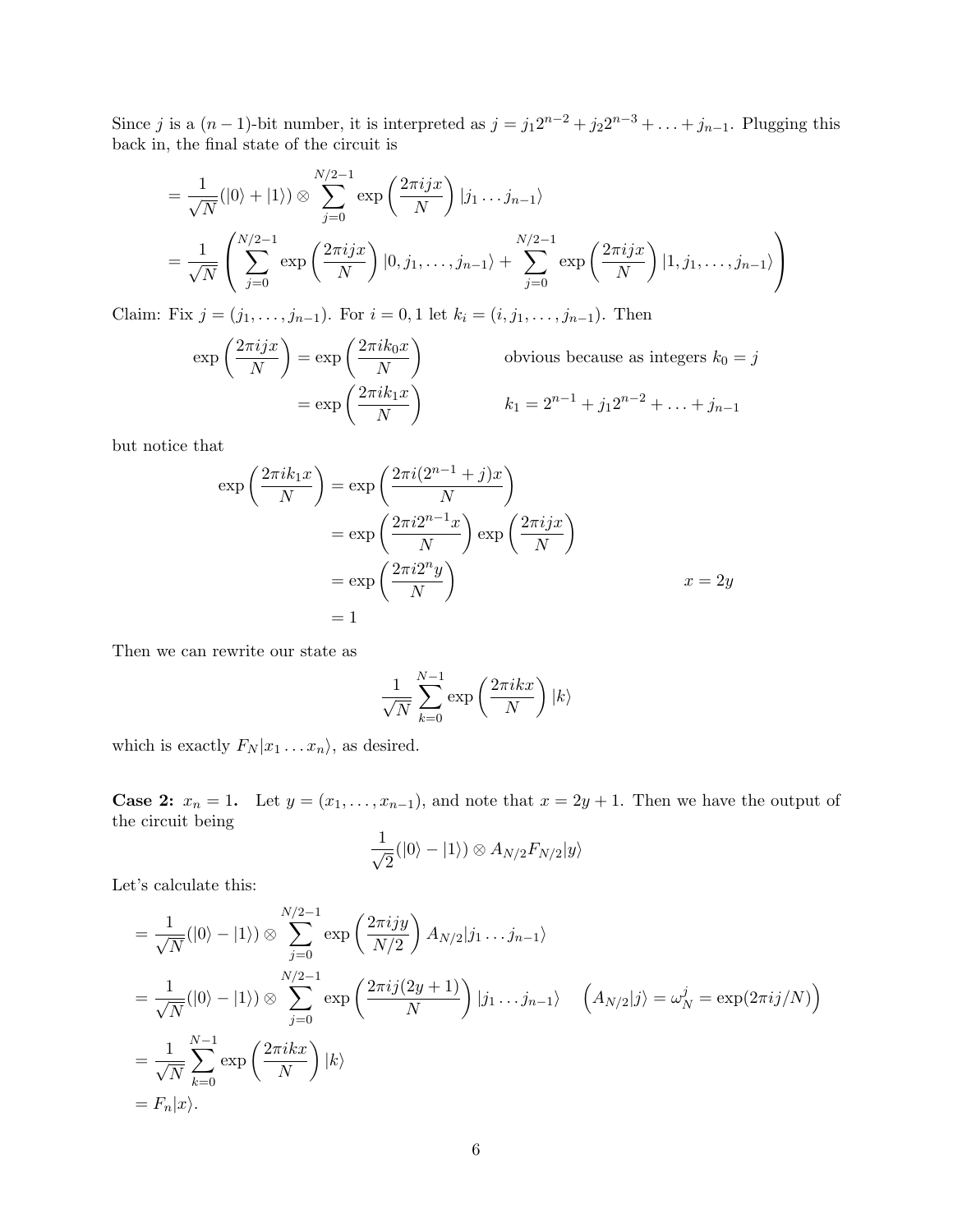# 4 Implementation of  $A_N$

Recall the definition of  $\mathcal{A}_N$  :

$$
A_N = \begin{bmatrix} 1 & 0 & 0 & \dots & 0 \\ 0 & \omega_{2N} & 0 & \dots & 0 \\ \vdots & \vdots & \omega_{2N}^2 & \ddots & \vdots \\ 0 & 0 & 0 & \dots & \omega_{2N}^{N-1} \end{bmatrix}, where \ \omega_{2N} = e^{\frac{2\pi i}{2N}}
$$

For any integer  $0 \le x < 2^n$ , we can write  $A_N|x\rangle = \omega_{2N}^x|x\rangle$ . Since x can also be expressed as the sum of its binary digits, i.e.

$$
x = x_1 2^{n-1} + x_2 2^{n-2} + \dots + x_n,
$$

We have the following:

$$
A_N = \omega_{2N}^{x_1 2^{n-1}+x_2 2^{n-2}+\cdots+x_n} |x_1 x_2 \ldots x_n\rangle = (\omega_{2N}^{x_1 2^{n-1}} |x_1\rangle) \otimes (\omega_{2N}^{x_2 2^{n-2}} |x_2\rangle) \otimes \ldots (\omega_{2N}^{x_n} |x_n\rangle)
$$

We can also rewrite

$$
\omega_{2N}^{2^t} = e^{\frac{2\pi i 2^t}{2 \cdot 2^n}} = e^{\frac{2\pi i}{2 \cdot 2^{n-t}}} = \omega_{2(2^{n-t})}
$$

Let  $R_{\theta} = \begin{bmatrix} 1 & 0 \\ 0 & e^{\pi i} \end{bmatrix}$  $\begin{bmatrix} 1 & 0 \\ 0 & e^{\pi i \theta} \end{bmatrix}$ . This matrix adds a phase  $e^{i\pi \theta}$  if the state is  $|1\rangle$ , or nothing if the state is  $|0\rangle$ .

By substituting a series of  $R_{\theta}$  into the previous equation, we get

$$
A_N = (R_{\frac{1}{4}}|x_1\rangle) \otimes (R_{\frac{1}{8}}|x_2\rangle) \otimes \ldots (R_{2^{-(n+1)}}|x_n\rangle)
$$

This leads to the design of our controlled  $A_{N/2}$  unitary (as used in the QFT circuit) as the following:



According to the Solovay-Kitaev Theorem, we can implement each conditional-rotation gate up to  $\epsilon$  accuracy very efficiently in terms of our universal gate set.

**Question:** Unrolling the recursion, how many elementary gates does  $F_N$  require?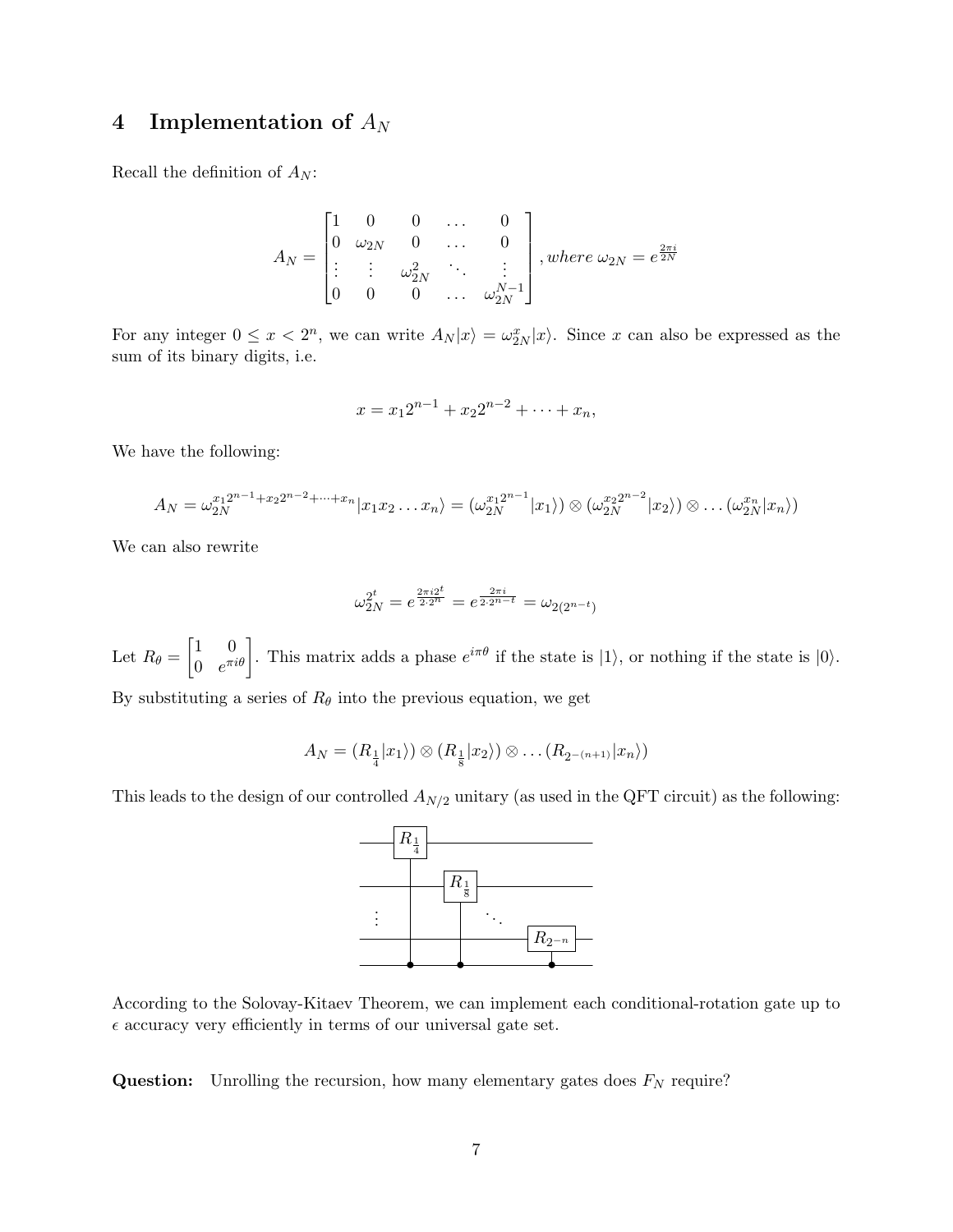**Answer:** We need  $O(n)$  gates for the implementation of  $A_{N/2}$  (which acts on  $n-1$  qubits), and then we invoke the circuit for  $F_{N/2}$  (which acts on  $n-1$  qubits as well). There is also  $O(n)$  gates needed to implement the cyclic shift of qubits at the end. Thus, if we let  $T(n)$  denote the number of gates needed to implement  $F_N$ , the total number of elementary gates required would be

$$
T(n) = O(n) + T(n-1) = O(n^2).
$$

## 5 Applications of Quantum Fourier Transform

## 5.1 Phase Estimation

**Setup:** Consider a unitary operation  $U$  on *n*-qubits.

Fact: the eigenvalues of U are all on the unit circle:  $e^{2\pi i\theta}$ . Without loss of generality, we assume that  $0 \leq \theta < 1$ .

Suppose we are given an eigenvector  $|\psi\rangle$  of U as a quantum state. It has the eigenvalue  $e^{2\pi i\theta}$ , but  $\theta$  is not known to us, and it is what we would like to find out.

Suppose we are also given the ability to apply controlled  $U^{2^j}$  for a range of j's. In other words, we are able to run the following quantum circuits:



Using this ability, along with the eigenvector  $|\psi\rangle$ , we can obtain a good estimate of  $\theta$  with high probability.

**Assumption:** Suppose that  $\theta = 0.\theta_1\theta_2\ldots\theta_t$  can be represented using exactly t bits. Equivalently,  $\theta = \frac{\theta_1}{2} + \frac{\theta_2}{4} + \cdots + \frac{\theta_t}{2^t}$ . Then the circuit below would be able to solve the Phase Estimation problem:



Illustration of why it works:

 $|\phi_0\rangle : |0\rangle^{\otimes t} \otimes |\psi\rangle$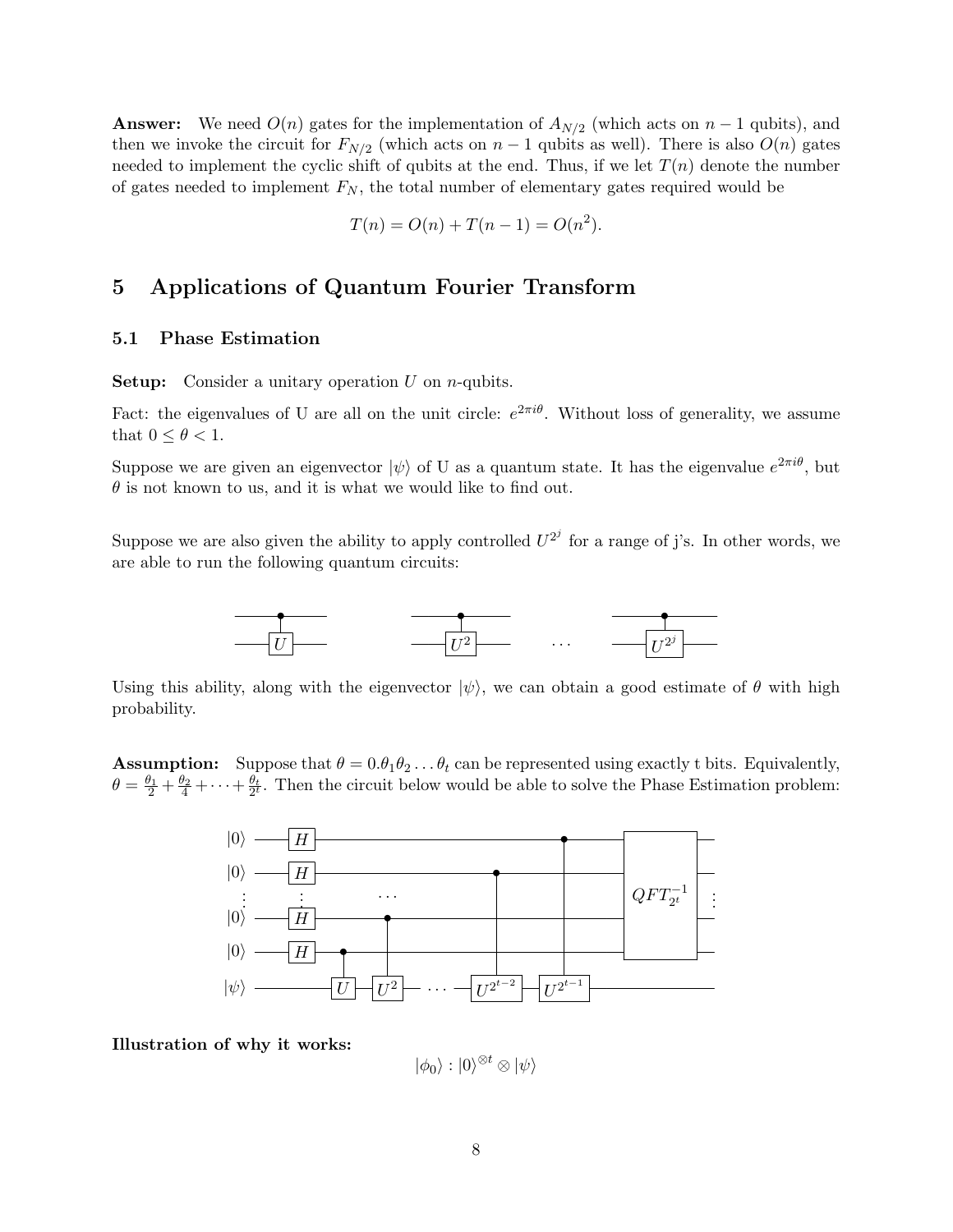$$
|\phi_1\rangle : (H|0\rangle)^{\otimes t} \otimes |\psi\rangle = \frac{1}{2^{t/2}} \underbrace{(|0\rangle + |1\rangle) \otimes (|0\rangle + |1\rangle) \otimes \cdots \otimes (|0\rangle + |1\rangle)}_{t} \otimes |\psi\rangle
$$

$$
|\phi_2\rangle : \frac{1}{2^{t/2}} (|0\rangle + |1\rangle) \otimes (|0\rangle + |1\rangle) \otimes \cdots \otimes (|0\rangle + e^{i2\pi\theta} |1\rangle) \otimes |\psi\rangle
$$

. . .

$$
|\phi_{t+1}\rangle:\frac{1}{2^{t/2}}(|0\rangle+e^{i2\pi\theta2^{t-1}}|1\rangle)\otimes(|0\rangle+e^{i2\pi\theta2^{t-2}}|1\rangle)\otimes\cdots\otimes(|0\rangle+e^{i2\pi\theta}|1\rangle)\otimes|\psi\rangle=\frac{1}{2^{t/2}}\sum_{x\in\{0,1\}^t}e^{i2\pi\theta x}|x\rangle|\psi\rangle
$$

As was mentioned above,  $\theta = \frac{\theta_1}{2} + \frac{\theta_2}{4} + \cdots + \frac{\theta_t}{2^t}$ .

Let  $\tilde{\theta} = 2^t \theta = 2^t (\frac{\theta_1}{2} + \frac{\theta_2}{4} + \cdots + \frac{\theta_t}{2^t}) = 2^{t-1} \theta_1 + 2^{t-2} \theta_2 + \cdots + \theta_t$ . Then we have

$$
|\phi_{t+1}\rangle = \frac{1}{2^{t/2}} \sum_{x \in \{0,1\}^t} e^{i2\pi \tilde{\theta} \frac{x}{2^t}} |x\rangle |\psi\rangle
$$

Notice that the binary expansion of  $\tilde{\theta}$  is  $\theta_1\theta_2\ldots\theta_t$ . Therefore, applying the inverse Quantum Fourier Transform gate  $QFT_{2^t}^{-1}$  to  $|\phi_{t+1}\rangle$  will give us  $|\tilde{\theta}\rangle|\psi\rangle$ . After this step, we have recovered  $\theta$  in the output qubits.

**Question:** What happens when  $\theta$  is not expressable as t bits?

**Answer:** We can show that we have got a good approximation to  $\theta$ , which requires some more detailed calculations.

## 5.2 Order Finding

In this lecture, we won't talk about Shor's algorithm in full, as there's a fair amount of details. Instead, we will illustrate the core quantum part of Shor's algorithm, which solves the problem of Order Finding.

**Factoring problem:** Given  $N > 0$ , find a nontrivial factor  $1 < p < N$  such that p divides N.

Using a few tricks from basic number theory, the Factoring problem can be reduced to the problem of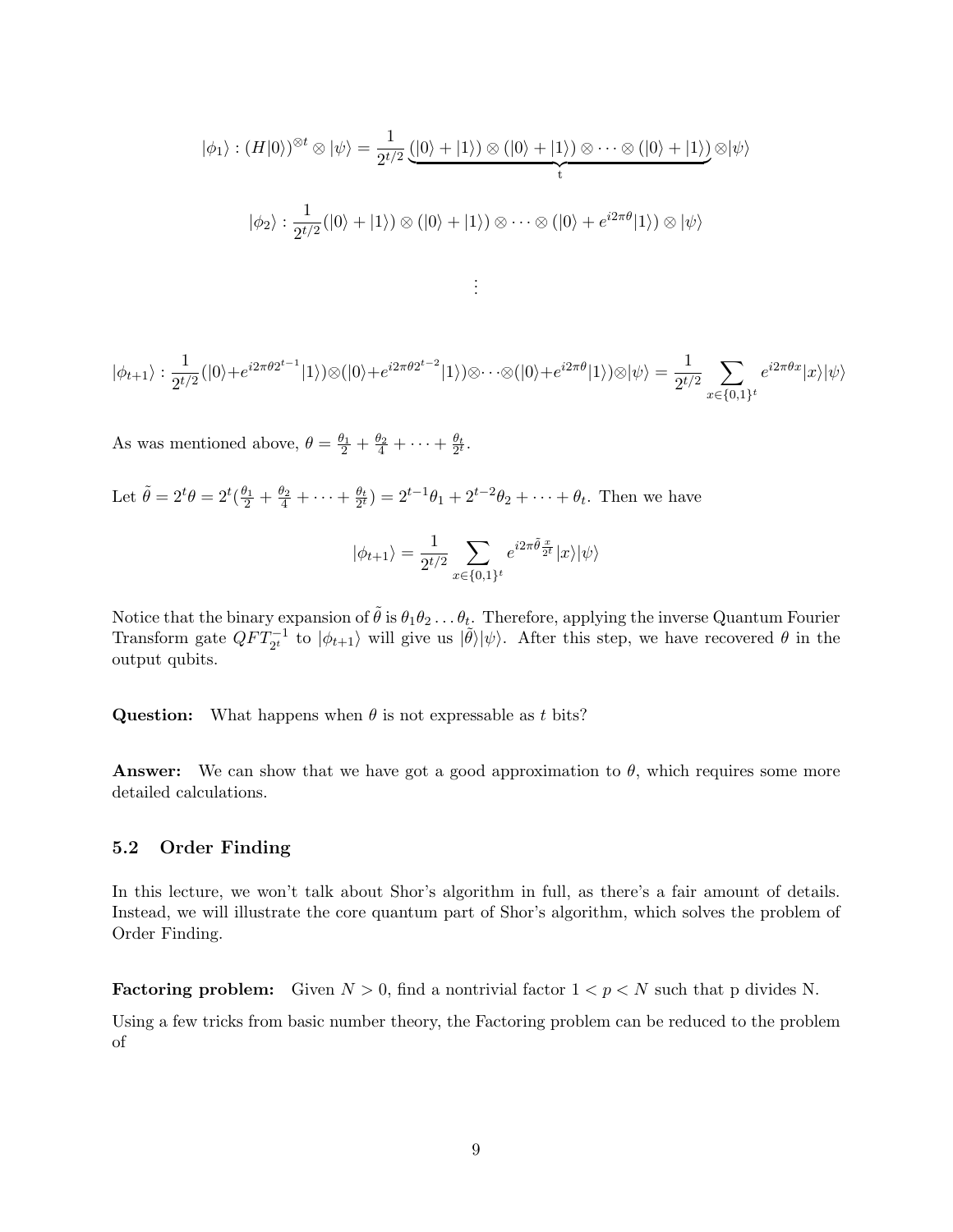**Order finding:** Given  $x, N > 0$  such that  $x < N$  and  $gcd(x, N) = 1$ , find the order of x in  $\mathbb{Z}_N^*$ , i.e. the smallest integer r such that  $x^r = 1 \mod N$ .

There is no known efficient classical algorithm for this problem. However, there exists an efficient quantum algorithm using Phase Estimation.

Important Note: When we say the algorithm is "efficient", it means that the algorithm has to run in polynomial time of the input size, i.e.  $poly(log(N)) = poly(n)$ .

Given the input to the Order Finding problem:  $x, N$ , we will set up an instance of the Phase Estimation problem. Let  $r$  be the order of  $x$ , which is what we want to solve.

Let  $2^{n-1} < N < x^n$ , which means that N can be represented with n bits.

Let U be the  $n - qubit$  unitary operator such that for  $y \in 0, 1^n$ ,

$$
U|y\rangle = \begin{cases} |xy \mod N\rangle & 0 \le y < N \\ |y\rangle & otherwise \end{cases}
$$

**Claim:** U is a unitary operator, because  $y \mapsto xy \mod N$  is a one-to-one mapping (since x is invertible).

Let the eigenvector be

$$
|u_s\rangle = \frac{1}{\sqrt{r}} \sum_{k=0}^{r-1} exp[\frac{-2\pi i sk}{r}] |x^k \mod N\rangle \quad where \ 0 \le s < r.
$$
  

$$
U|u_s\rangle = \frac{1}{\sqrt{r}} \sum_{k=0}^{r-1} exp[\frac{-2\pi i sk}{r}] U|x^k \mod N\rangle
$$

$$
= \frac{1}{\sqrt{r}} \sum_{k=0}^{r-1} exp[\frac{-2\pi i sk}{r}] |x^{k+1} \mod N\rangle
$$

$$
= exp[\frac{2\pi i s}{r}] \frac{1}{\sqrt{r}} \sum_{k=0}^{r-1} exp[\frac{-2\pi i sk}{r}] |x^k \mod N\rangle = exp[\frac{2\pi i s}{r}] |u_s\rangle
$$

Thus, the eigenvalue of  $|u_s\rangle$  is  $exp[\frac{2\pi i s}{r}]$  $\frac{\pi i s}{r}$ .

This indicates that we can use Phase Estimation to get  $\frac{s}{r}$  and compute r if:

- 1. we can implement the controlled gates  $U^{2^j}$  efficiently;
- 2. we can get our hands on  $|u_s\rangle$ .